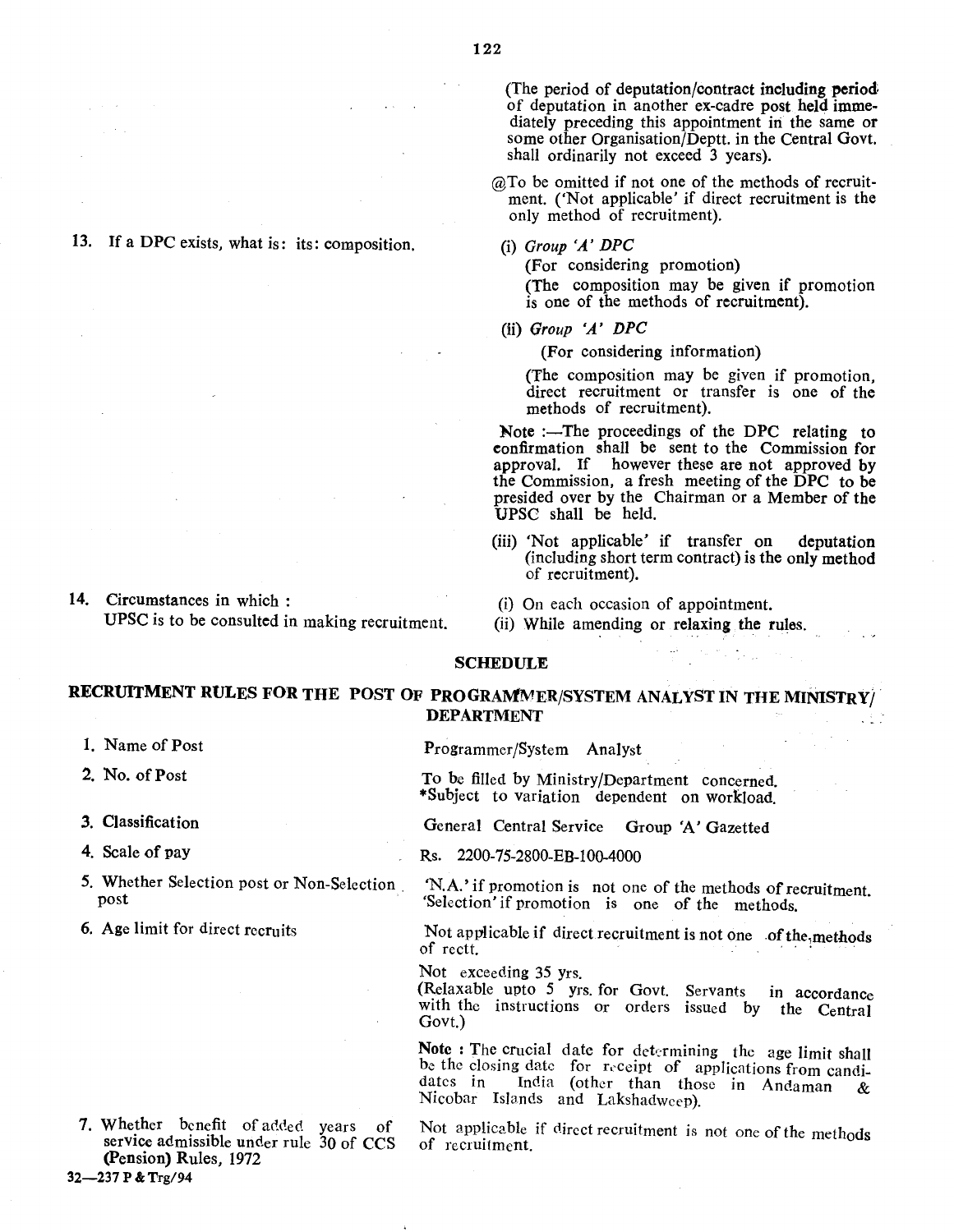- 8. Educational & other qualifications required for direct recruits
- 123

#### Essential:

- (i) Master's Degree in Statistics/Mathematics (with Statistics}1 Operations Research/Physics or Economics (with Statistics) Commerce (with Statistics) OR Degree in Engineering/Computer Science of a recognised University or equivalent.
- (ii) 3 yrs. experience of electronic data processing work. out of which at least 1 year experience should be in actual programming on an electronic computer.
- Note 1: Qualifications are relaxable at the discretion of UPSC in case of candidates otherwise well quali. fied.
- Note  $2:$  The qualification(s) regarding experience is/are relaxa ble at the discretion ef the UPSC in case of candi. dates belonging to Schedule Castes & Scheduled Tribes if, at any stage of selection, the UPSC is of the opinion that sufficient number of candidates from these communities possessing the required exPerience are not likely to be available to fill up the vacancies reserved for them.

## Desirable:

- (i) Master's Degree in Engineering or Doctorate degree in any of the subjects mentioned in Essential qualification.
- (ii) Formal training in Computer programming/SYstem design/analysis.
- (iii) Knowledge of one or more programming languages (to b; indicated at the time of recruitment).
- 9. Whether age and educational qualifications  $Age No$ prescribed for direct recruits will Educational Qualificatons : Yes apply in the case of promotees.
- 10. Period of probation, if any
- 11. Method of recruitment whether by direct rectt. or by promotion or by deputation/ transfer & percentage of the vacancies to be filled by various methods.
- 12. In case of rectt. by promotion/deputation/ transfer grades from which promotion/deputation/transfer to be made.

- 2 Yrs. (N. A. if promotion/direct recruitment is not the method of recruitment)
- Anyone of the following methods of rectt. according to requirement in each case:
- (i) By promotion failing which by transfer on deputation (including short term contract)
- (ii) By transfer on deputation (including short term contract)/ transfer, failing which by direct rectt.
- (iii) By direct recruitment.

### Promotion:

(Designation of the feeder post e.g. Junior Programmer) with 3 yrs. regular service in the grade.

- @Transfer on deputation (including short-term contract/transfer) Officer under the Central/State Govt./Universities/Govt. Research Institutions/Public Undertakings/Statutory or Autonomous Organisations.
	- @ To be omitted if not one of the methods of recruit. ment. 'Not applicable' if direct rectt, is the only method of recruitment.